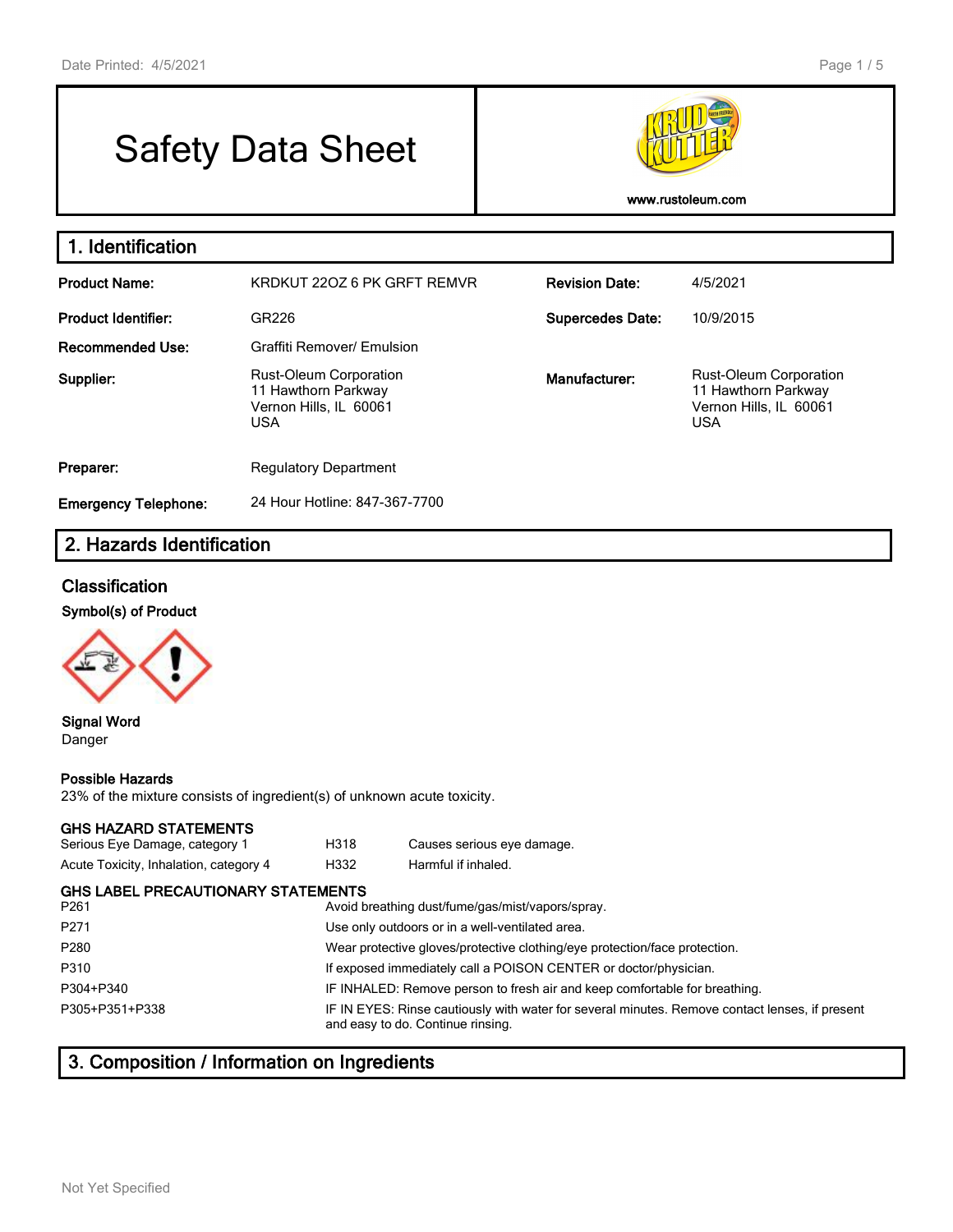#### **HAZARDOUS SUBSTANCES**

| <b>Chemical Name</b>                                            | CAS-No.    | Wt.%<br>Range | <b>GHS Symbols</b> | <b>GHS Statements</b> |
|-----------------------------------------------------------------|------------|---------------|--------------------|-----------------------|
| Benzyl Alcohol                                                  | 100-51-6   | $10 - 25$     | GHS07              | H302-312-320-332      |
| Fatty alcohol ethoxylate                                        | 160875-66- | $10 - 25$     | GHS05              | H318                  |
| Dipropylene Glycol Monomethyl Ether                             | 34590-94-8 | $2.5 - 10$    | Not Available      | Not Available         |
| Alcohols, C10-16, Ethoxylated, Sulfates, Sodium<br><b>Salts</b> | 68585-34-2 | $2.5 - 10$    | Not Available      | Not Available         |
| Sodium Xylene Sulfonate                                         | 1300-72-7  | $2.5 - 10$    | GHS07              | H302                  |
| Ethanol                                                         | 64-17-5    | $0.1 - 1.0$   | GHS02              | H <sub>225</sub>      |

**FIRST AID - EYE CONTACT:** Immediately flush eyes with plenty of water for at least 15 minutes holding eyelids open. Get medical attention. Do NOT allow rubbing of eyes or keeping eyes closed. Remove contact lenses, if present and easy to do. Continue rinsing.

**FIRST AID - SKIN CONTACT:** Wash skin with soap and water. Remove contaminated clothing. Get medical attention if irritation develops or persists.

**FIRST AID - INHALATION:** Remove to fresh air. If not breathing, give artificial respiration. If breathing is difficult, give oxygen. Get immediate medical attention. Do NOT use mouth-to-mouth resuscitation. If you experience difficulty in breathing, leave the area to obtain fresh air. If continued difficulty is experienced, get medical assistance immediately.

**FIRST AID - INGESTION:** Swallowing less than an ounce will not cause significant harm. For larger amounts, do not induce vomiting, but give one or two glasses of water to drink and get medical attention. If swallowed, do not induce vomiting. If victim is conscious and alert, give 2 to 4 cupfuls of water or milk. Call a physician or poison control center immediately. Never give anything by mouth to an unconscious person. Treat symptomatically and supportively. If swallowed, rinse mouth with water. If feeling unwell, get medical attention.

# **5. Fire-Fighting Measures**

**EXTINGUISHING MEDIA:** Alcohol Film Forming Foam, Carbon Dioxide, Dry Chemical, Dry Sand, Water Fog

**UNUSUAL FIRE AND EXPLOSION HAZARDS:** Keep containers tightly closed. FLASH POINT IS TESTED TO BE GREATER THAN 200 DEGREES F. No unusual fire or explosion hazards noted.

**SPECIAL FIREFIGHTING PROCEDURES:** Water may be used to cool closed containers to prevent buildup of steam. If water is used, fog nozzles are preferred.

**Special Fire and Explosion Hazard (Combustible Dust):** No Information

## **6. Accidental Release Measures**

**STEPS TO BE TAKEN IF MATERIAL IS RELEASED OR SPILLED:** If spilled, contain spilled material and remove with inert absorbent. Dispose of contaminated absorbent, container, and unused contents in accordance with local, state, and federal regulations. Do not incinerate closed containers

# **7. Handling and Storage**

**HANDLING:** Wash thoroughly after handling. Wash hands before eating. Remove contaminated clothing and launder before reuse. Use only with adequate ventilation. Follow all SDS and label precautions even after container is emptied because it may retain product residues. Avoid breathing fumes, vapors, or mist. Avoid contact with eyes, skin and clothing. **STORAGE:** Store in a dry, well ventilated place. Keep container tightly closed when not in use.

**Advice on Safe Handling of Combustible Dust:** No Information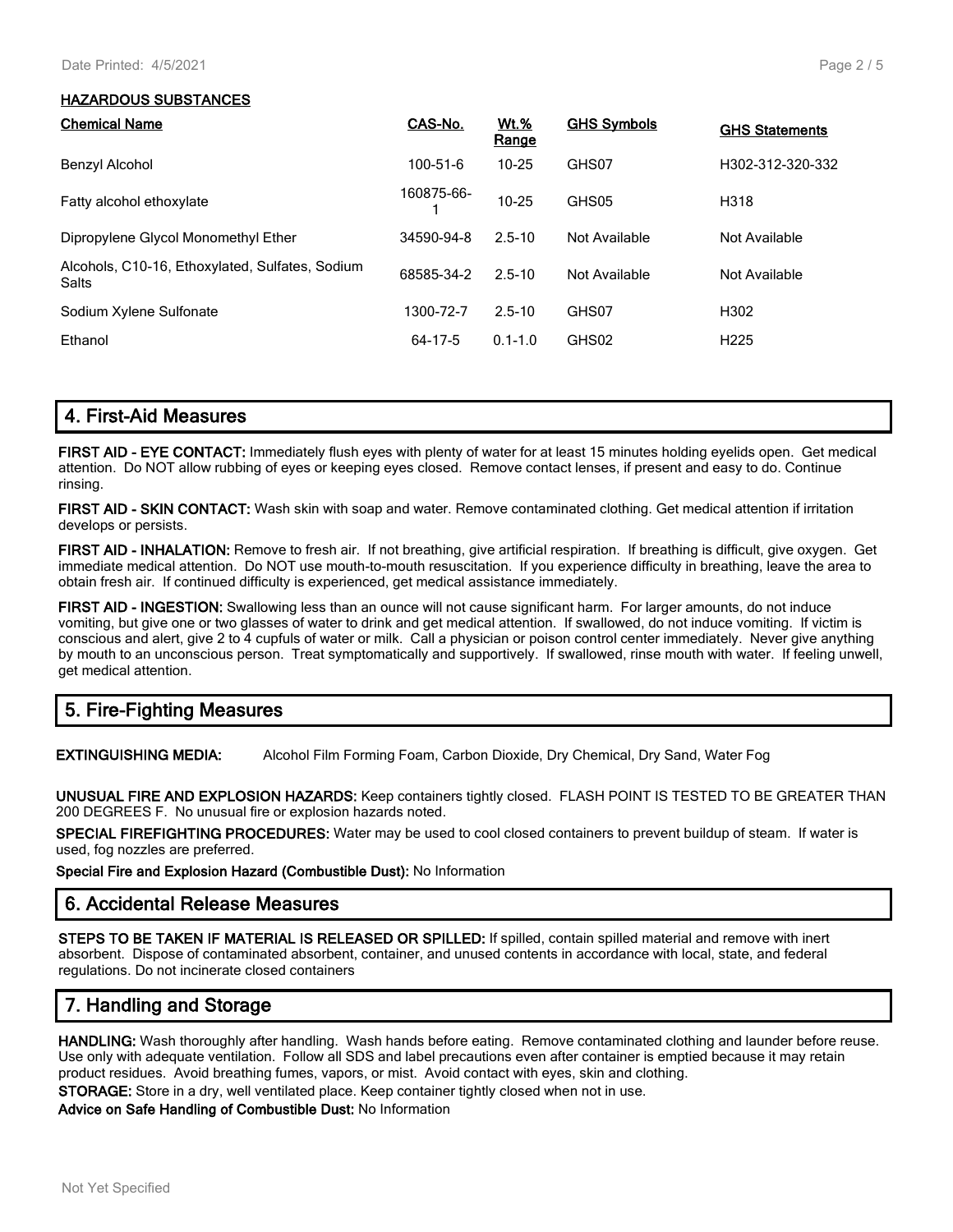# **8. Exposure Controls / Personal Protection**

| <b>Chemical Name</b>                                     | CAS-No.     | Weight %<br>Less Than | <b>ACGIH TLV-</b><br>TWA | <b>ACGIH TLV-</b><br><b>STEL</b> | <b>OSHA PEL-TWA</b> | <b>OSHA PEL-</b><br><b>CEILING</b> |
|----------------------------------------------------------|-------------|-----------------------|--------------------------|----------------------------------|---------------------|------------------------------------|
| Benzyl Alcohol                                           | 100-51-6    | 25.0                  | N.E.                     | N.E.                             | N.E.                | N.E.                               |
| Fatty alcohol ethoxylate                                 | 160875-66-1 | 15.0                  | N.E.                     | N.E.                             | N.E.                | N.E.                               |
| Dipropylene Glycol Monomethyl<br>Ether                   | 34590-94-8  | 5.0                   | $100$ ppm                | $150$ ppm                        | $100$ ppm           | N.E.                               |
| Alcohols, C10-16, Ethoxylated,<br>Sulfates, Sodium Salts | 68585-34-2  | 5.0                   | N.E.                     | N.E.                             | N.E.                | N.E.                               |
| Sodium Xylene Sulfonate                                  | 1300-72-7   | 5.0                   | N.E.                     | N.E.                             | N.E.                | N.E.                               |
| Ethanol                                                  | 64-17-5     | 1.0                   | N.E.                     | $1000$ ppm                       | $1000$ ppm          | N.E.                               |

## **PERSONAL PROTECTION**

**ENGINEERING CONTROLS:** Use process enclosures, local exhaust ventilation, or other engineering controls to control airborne levels below recommended exposure limits. Prevent build-up of vapors by opening all doors and windows to achieve crossventilation.

**RESPIRATORY PROTECTION:** Wear an approved (or equivalent) full-facepiece airline respirator according to AS/NZS 1715-2009 and AS/NZS 1716-2012 in the positive pressure mode with emergency escape provisions. An approved air purifying respirator with organic vapor cartridge or canister according to AS/NZS 1715-2009 and AS/NZS 1716-2012 may be permissible under certain circumstances where airborne concentrations are expected to exceed exposure limits. A respiratory protection program that meets AS/NZS 1715-2009 and AS/NZS 1716-2012 requirements must be followed whenever workplace conditions warrant a respirator's use. Users of this product in industrial/OEM applications must use one of the following forms of respiratory protection: a. AS/NZS 1715-2009 and AS/NZS 1716-2012 compliant supplied-air respirator operated in pressure demand or continuous flow

mode and equipped with a tight fitting facepiece b. AS/NZS 1715-2009 and AS/NZS 1716-2012 compliant air-purifying respirator equipped with a full facepiece and organic gas/vapor

cartridges

c. AS/NZS 1715-2009 and AS/NZS 1716-2012 compliant powered air-purifying respirator equipped with a full facepeice and organic gas/vapor cartridges.

**SKIN PROTECTION:** Use gloves to prevent prolonged skin contact. Nitrile or Neoprene gloves may afford adequate skin protection.

**EYE PROTECTION:** Use safety eyewear designed to protect against splash of liquids.

**OTHER PROTECTIVE EQUIPMENT:** Refer to safety supervisor or industrial hygienist for further guidance regarding types of personal protective equipment and their applications.

**HYGIENIC PRACTICES:** Wash thoroughly with soap and water before eating, drinking or smoking. Remove contaminated clothing immediately and launder before reuse.

**Engineering Measures for Combustible Dust:** No Information

## **9. Physical and Chemical Properties**

| Appearance:                 | Liquid                      | <b>Physical State:</b>            | Liguid       |  |  |  |
|-----------------------------|-----------------------------|-----------------------------------|--------------|--|--|--|
| Odor:                       | Mild                        | <b>Odor Threshold:</b>            | N.E.         |  |  |  |
| <b>Specific Gravity:</b>    | 1.020                       | pH:                               | $8.0 - 9.0$  |  |  |  |
| Freeze Point, °C:           | N.D.                        | Viscosity:                        | N.D.         |  |  |  |
| <b>Solubility in Water:</b> | Slight                      | Partition Coefficient, n-octanol/ |              |  |  |  |
| Decomposition Temp., °C:    | N.D.                        | water:                            | N.D.         |  |  |  |
| Boiling Range, °C:          | $212 - 537$                 | <b>Explosive Limits, vol%:</b>    | $1.1 - 14.0$ |  |  |  |
| Flammability:               | Does not Support Combustion | Flash Point, °C:                  | 94           |  |  |  |
| <b>Evaporation Rate:</b>    | Slower than Ether           | Auto-Ignition Temp., °C:          | N.D.         |  |  |  |
| <b>Vapor Density:</b>       | Heavier than Air            | <b>Vapor Pressure:</b>            | N.D.         |  |  |  |
|                             |                             |                                   |              |  |  |  |

(See "Other information" Section for abbreviation legend)

# **10. Stability and Reactivity**

**Conditions to Avoid:** Avoid excess heat. Keep from freezing.

**Incompatibility:** Incompatible with strong oxidizing agents, strong acids and strong alkalies.

**Hazardous Decomposition:** When heated to decomposition, it emits acrid smoke and irritating fumes.

**Hazardous Polymerization:** Will not occur under normal conditions.

**Stability:** This product is stable under normal storage conditions.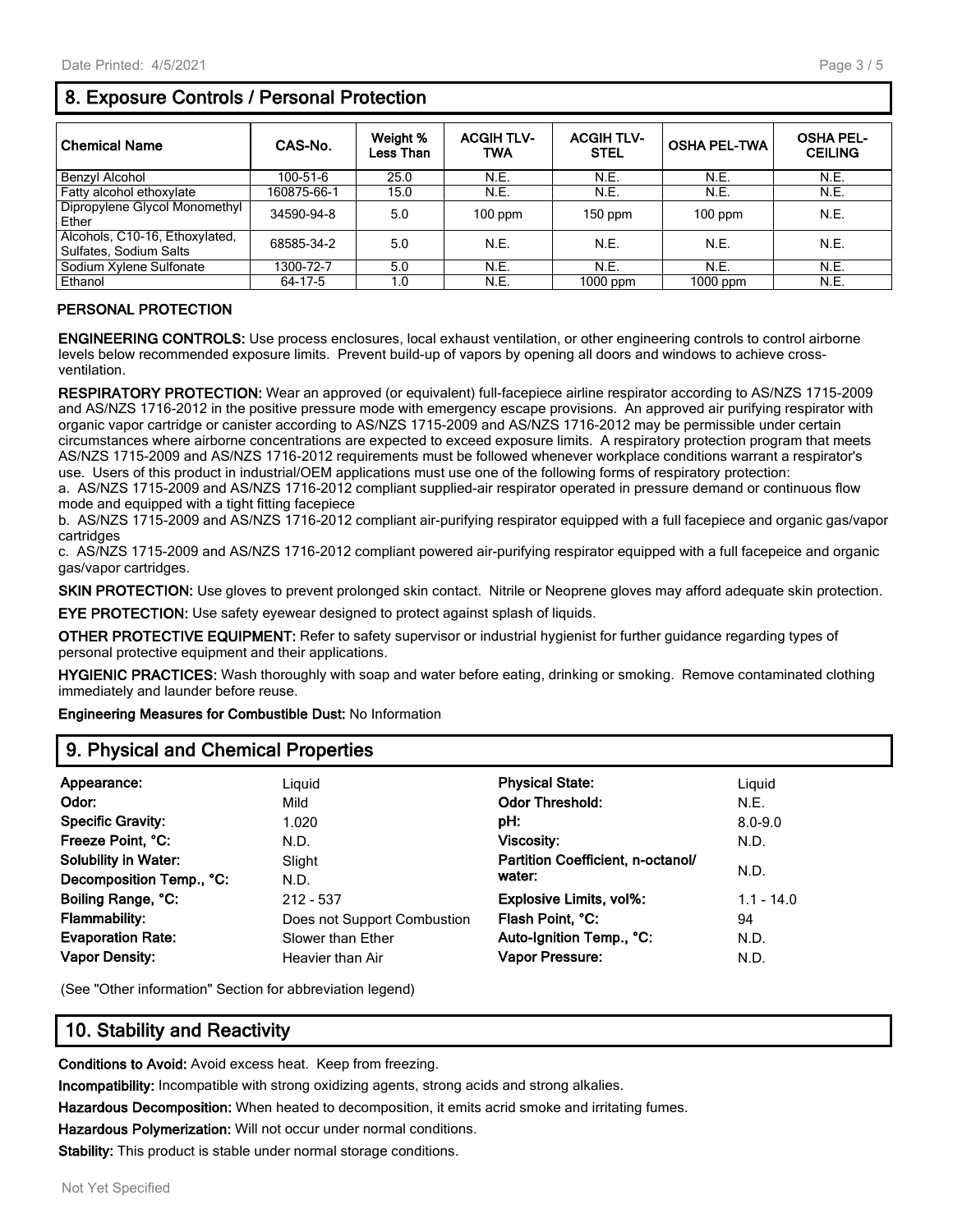# **11. Toxicological Information**

**EFFECTS OF OVEREXPOSURE - EYE CONTACT:** Irritating, and may injure eye tissue if not removed promptly.

**EFFECTS OF OVEREXPOSURE - SKIN CONTACT:** Low hazard for usual industrial handling or commercial handling by trained personnel.

**EFFECTS OF OVEREXPOSURE - INHALATION:** High gas, vapor, mist or dust concentrations may be harmful if inhaled. Avoid breathing fumes, spray, vapors, or mist. Routine handling and application does not require use of respiratory protection; however, if air monitoring demonstrates vapor, mist, or dust levels above applicable limits, wear an appropriate, properly fitted respirator (meets AS/NZS 1715-2009 and AS/NZS 1716-2012 requirements) during handling and application. Follow respirator manufacturer's directions for respirator use.

**EFFECTS OF OVEREXPOSURE - INGESTION:** Substance may be harmful if swallowed.

**EFFECTS OF OVEREXPOSURE - CHRONIC HAZARDS:** No Information

**PRIMARY ROUTE(S) OF ENTRY:** Eye Contact, Ingestion, Inhalation, Skin Absorption, Skin Contact

#### **ACUTE TOXICITY VALUES**

#### **The acute effects of this product have not been tested. Data on individual components are tabulated below:**

| CAS-No.    | <b>Chemical Name</b>                | Oral LD50      | Dermal LD50         | Vapor LC50      |
|------------|-------------------------------------|----------------|---------------------|-----------------|
| 100-51-6   | Benzvl Alcohol                      | 1230 mg/kg Rat | 2000 mg/kg Rabbit   | 11 mg/L Rat     |
| 34590-94-8 | Dipropylene Glycol Monomethyl Ether | 5350 mg/kg Rat | 9500 mg/kg Rabbit   | $>20$ mg/L      |
| 1300-72-7  | Sodium Xylene Sulfonate             | 1000 mg/kg Rat | >2000 mg/kg Rabbit  | N.E.            |
| 64-17-5    | Ethanol                             | 7060 mg/kg Rat | 15,800 mg/kg Rabbit | 30,000 mg/L Rat |

N.E. - Not Established

# **12. Ecological Information**

**ECOLOGICAL INFORMATION:** Product is a mixture of listed components. No ecotoxicity data was found for this product.

## **13. Disposal Information**

**DISPOSAL INFORMATION:** Dispose of material in accordance to local, state, and federal regulations and ordinances.

## **14. Transport Information**

| <b>UN Number:</b>            | Domestic (USDOT)<br>N.A. | International (IMDG)<br>N.A. | Air (IATA)<br>N.A. | <b>TDG</b> (Canada)<br>N.A. |
|------------------------------|--------------------------|------------------------------|--------------------|-----------------------------|
| <b>Proper Shipping Name:</b> | Not Regulated            | Not Regulated                | Not Regulated      | Not Regulated               |
| <b>Hazard Class:</b>         | N.A.                     | N.A.                         | N.A.               | N.A.                        |
| <b>Packing Group:</b>        | N.A.                     | N.A.                         | N.A.               | N.A.                        |
| <b>Limited Quantity:</b>     | No.                      | No.                          | No.                | No.                         |

## **15. Regulatory Information**

## **U.S. Federal Regulations:**

#### **CERCLA - SARA Hazard Category**

This product has been reviewed according to the EPA 'Hazard Categories' promulgated under Sections 311 and 312 of the Superfund Amendment and Reauthorization Act of 1986 (SARA Title III) and is considered, under applicable definitions, to meet the following categories:

Acute Toxicity (any route of exposure), Serious eye damage or eye irritation